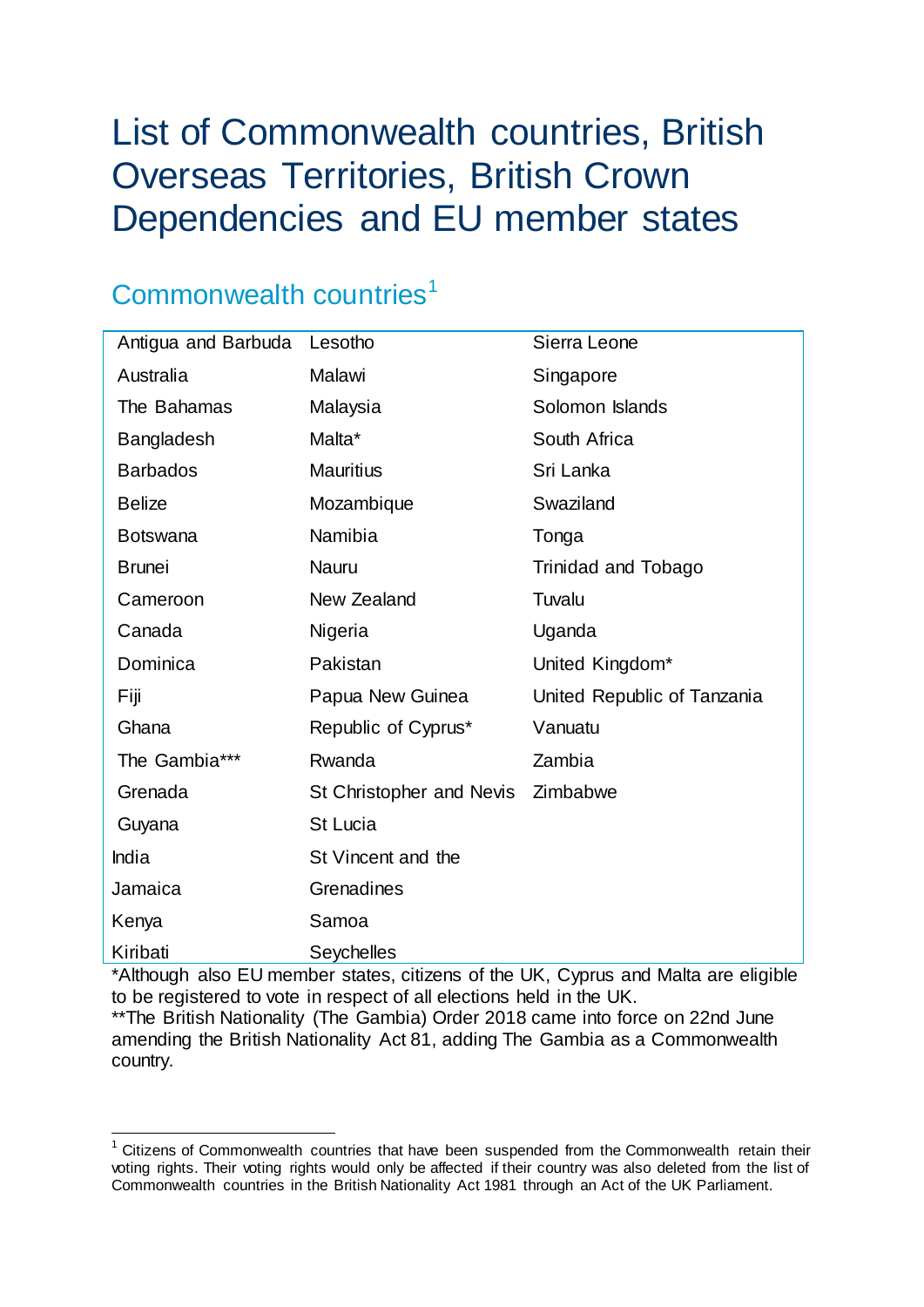#### British Overseas Territories

| Anguilla                              | Pitcairn, Henderson, Ducie and Oeno Islands   |  |
|---------------------------------------|-----------------------------------------------|--|
| <b>Bermuda</b>                        | St Helena, Ascension and Tristan da Cunha     |  |
| <b>British Antarctic Territory</b>    | South Georgia and the South Sandwich Islands  |  |
| <b>British Indian Ocean Territory</b> | Sovereign Base areas of Akrotiri and Dhekelia |  |
| Cayman Islands                        | on Cyprus                                     |  |
| <b>Falkland Islands</b>               | <b>Turks and Caicos Islands</b>               |  |
| Gibraltar                             | Virgin Islands                                |  |
| Montserrat                            |                                               |  |
|                                       |                                               |  |

#### British Crown Dependencies

| Channel Islands | Isle of Man |  |
|-----------------|-------------|--|
|                 |             |  |

### Hong Kong

Only former residents of Hong Kong who hold a British Dependent Territories, British Nationals (Overseas) or British Overseas passport qualify for registration.